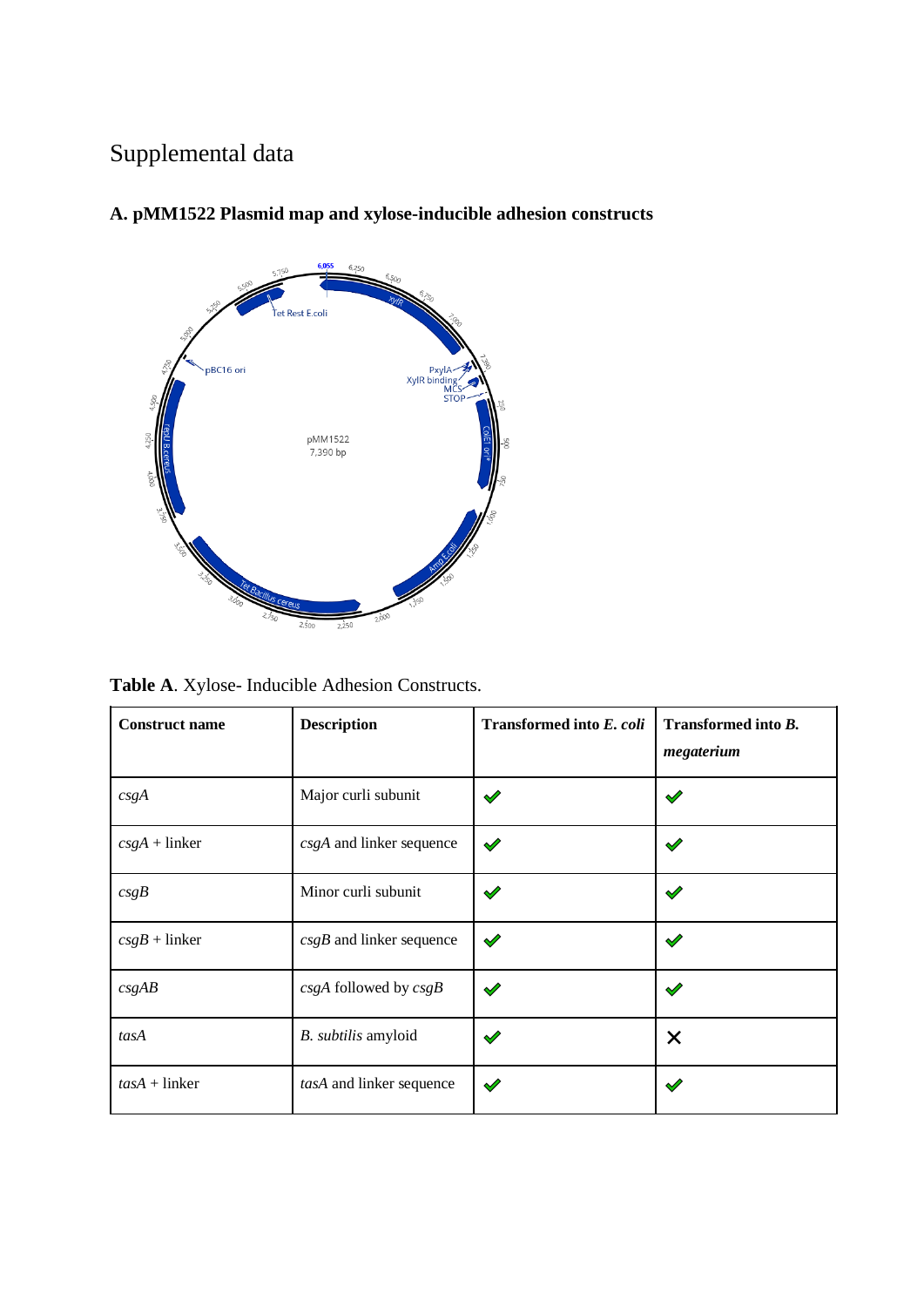#### **B. Gel image of parts for Gibson assembly**



**Figure B1. Gel image of parts for Gibson assembly.** Picture of agarose gel bands for (1) the backbone piece, (2) csgA, (3) csgB, (4) csgA + linker, (5) csgB + linker.

### **C. Media optimization**

# *Plate reader induction experiment and visual phenotype reveal B. megaterium forms clusters when grown in LB*

In order to further investigate the relationship between amyloid protein expression and cell growth dynamics, we measured growth over time at different induction levels for each of our constructs. The growth curves for cells grown in LB showed a high degree of variation in OD600 between 2 and 7 hours (Fig. 9). We surmise that this variation may be due to cell clumping. We observed visual clumping for cells grown in 5 mL of LB, at mid-log phase (3 hours). These cultures returned to homogeneity at stationary phase. These observations mirror those recorded in the plate reader. We could not find anything in the literature that explains why this is happening.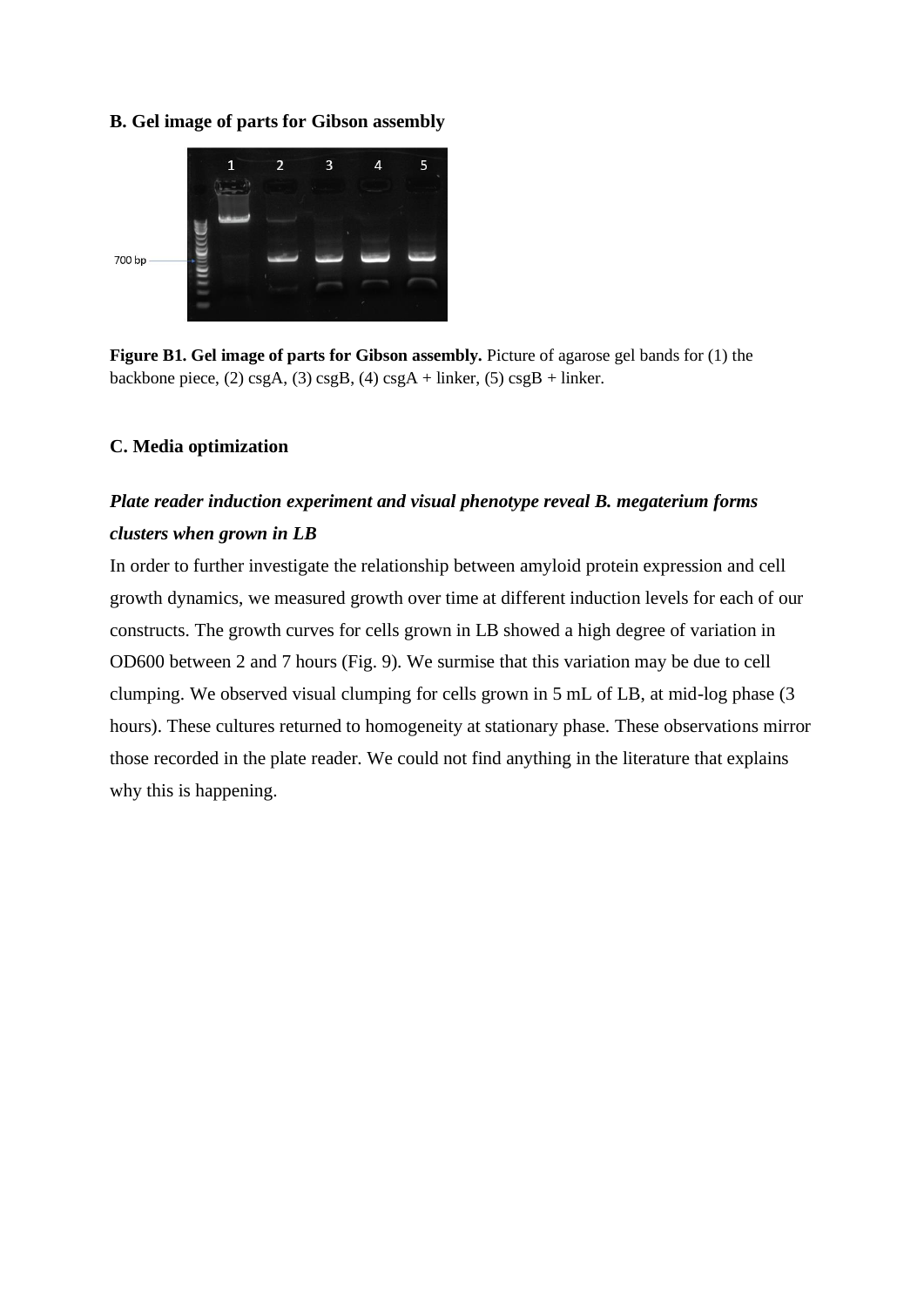

*Figure C1. OD600 measurements of tasA-containing cells grown in LB in different xylose concentrations. tasA-containing cells were grown in LB for 24 hours in xylose concentrations from 0 to 33.3 mM in triplicates. All concentrations and triplicates are plotted. Around 3-5 hours, the OD600 measurements are very noisy for all induction concentrations due to cell clumping in the logarithmic growth phase.*

#### **D. Follow-up experiments on plate reader induction experiment**

*Growing cells in the supernatant suggests xylose is being consumed after 7 hours of growth* After excluding the possibility that the circuit had incurred mutations, we reasoned the biphasic nature of the growth curves may be due to metabolism of the xylose, thereby repressing expression of the csg proteins.To test this, *csgA*- and *csgB*-containing cells were grown in beef extract containing xylose concentrations ranging from 0-33.3 mM. One row in the plate was filled with 300 µl beef extract (33.3 mM xylose) without any cells to make sure heating of the medium did not affected the xylose. The cells were grown at 37ºC for 22 hours and then centrifuged to separate the cells from the supernatant. The supernatant, including the media without added cells, was then transferred to a new plate and fresh cells, grown to midlog, were added to the plate and grown for 24 hours. The fresh cells that grow in the supernatant from cells grown in 33.3 mM xylose do not show biphasic growth behavior, while cells grown in the 33.3 mM xylose medium have the same recovery at 7 hours as the cells in the first plate. This suggests that the xylose is completely consumed at 7 hours when the cells can start to grow normally again.

#### *Sequencing results reveal the csgA-circuit is intact after 24 hours of growth*

To determine if the biphasic growth curve shape (Fig. 4A and 4C) could be explained by a large deletion or insertions in the genetic circuit after 7-8 hours, the *csg* gene was PCRamplified from construct containing cells. The PCR product was separated on an agarose gel. Bands of the expected molecular weight were present for all xylose concentrations (Fig. D1 and D2). The PCR product was then sequenced to determine if any point mutations had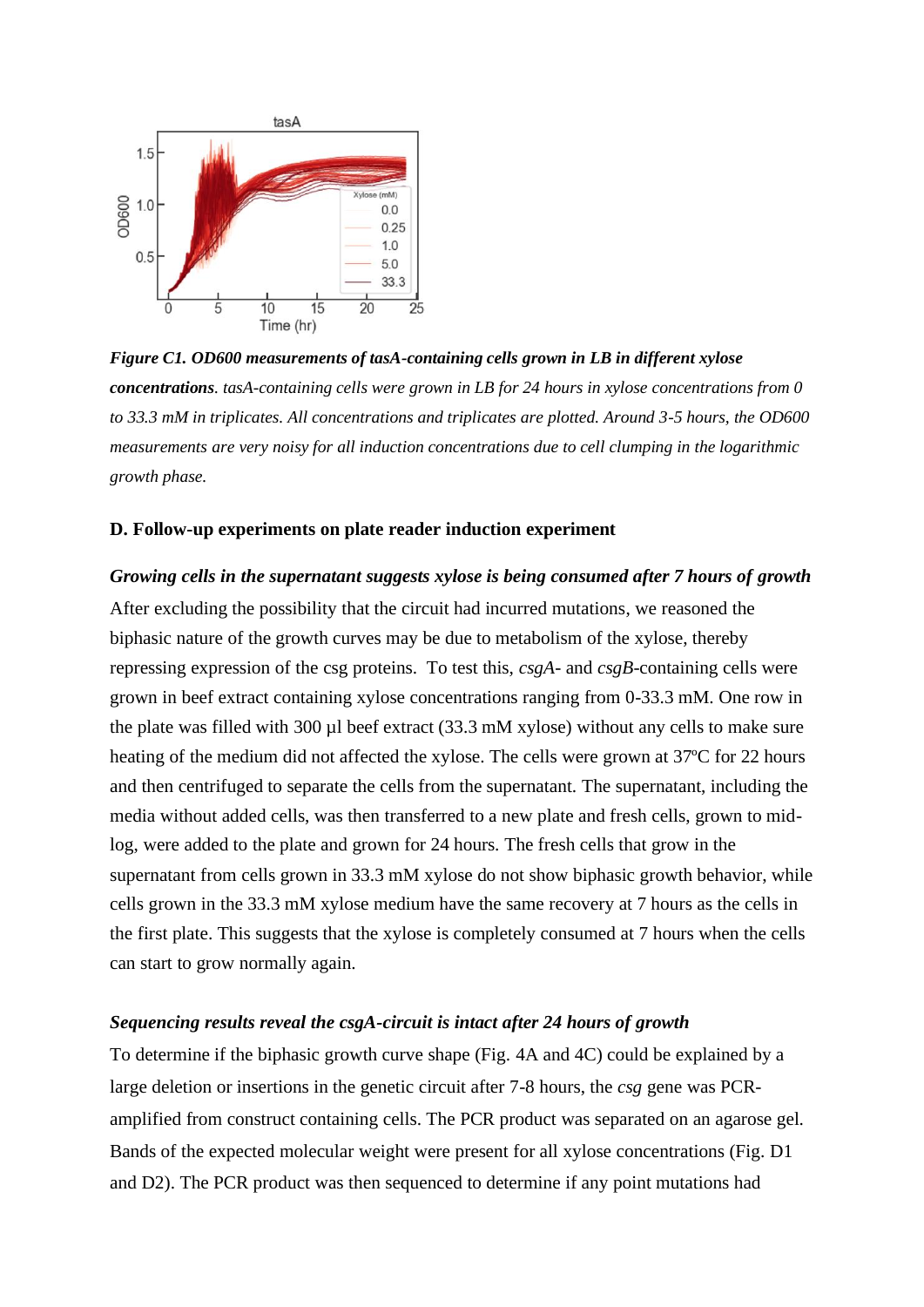occurred. The sequencing results showed that the construct is unchanged after the constructcontaining cells have been grown for 24 hours.



*Figure D1. csgA plate reader PCR. (1) 0 mM xylose in LB, (2) 2 mM xylose in LB, (3) 6 mM xylose in LB, (4) 20 mM xylose in LB, (5) 25 mM xylose in LB, (6) 0 mM xylose in beef extract, (7) 2 mM xylose in beef extract, (8) 6 mM xylose in beef extract, (9) 20 mM xylose in beef extract, (10) 25 mM xylose in beef extract and (11) individual csgA-containing cell colony from agar plate. The expected length of csgA is 654 base pairs.*



*Figure D2. tasA plate reader PCR. (1) 0 mM xylose in beef extract, (2) 2 mM xylose in beef extract, (3) 6 mM xylose in beef extract, (4) 20 mM xylose in beef extract, (5) 25 mM xylose in beef extract, (6) 33.3 mM xylose in beef extract and (7) individual tasA-containing cell colony from an agar plate. The expected length of tasA is 1002 base pairs.*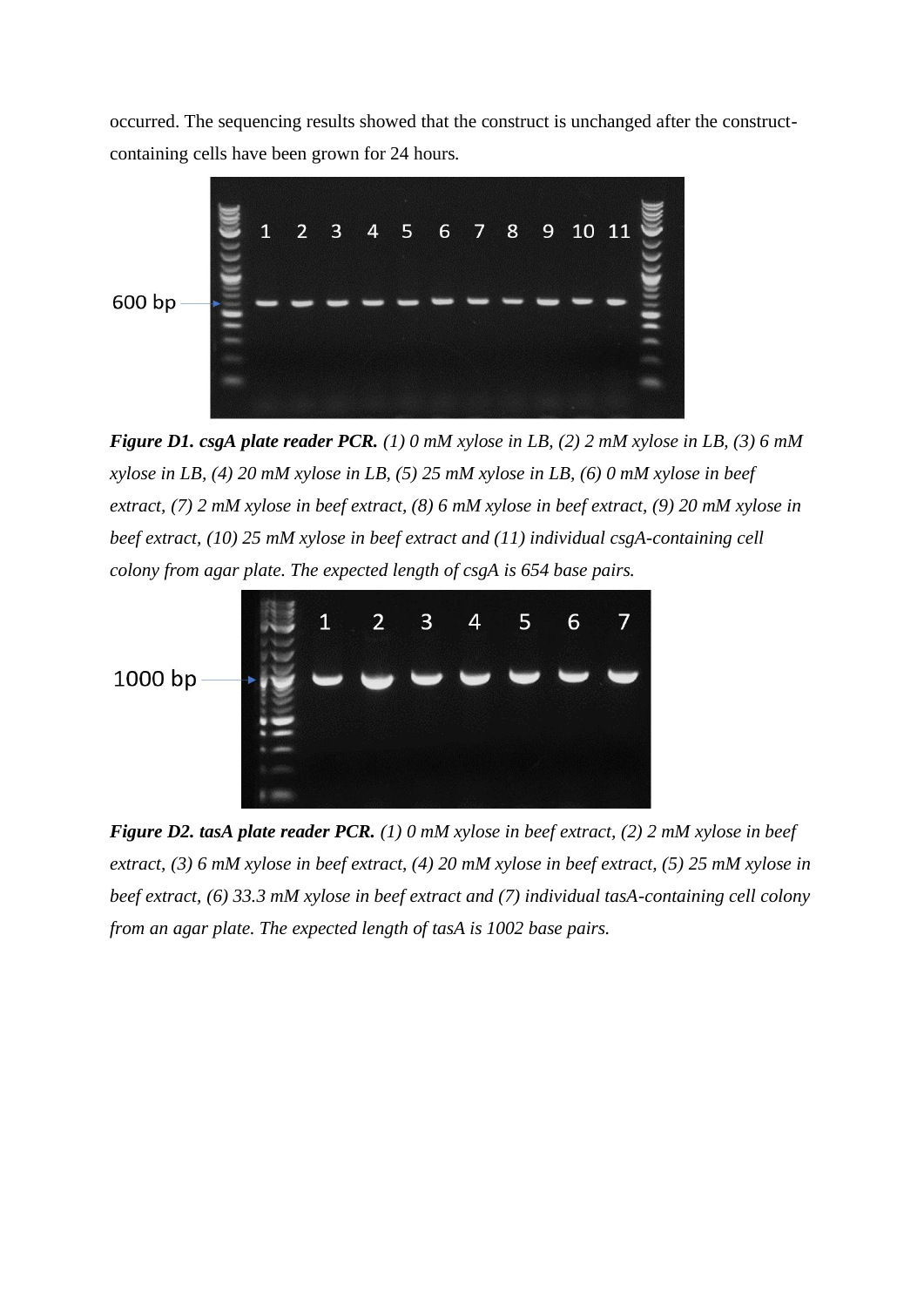# **E. Nickel bead column assay - data**

**Table E.** Ratios (Retained cells/All cells) for induced and uninduced cells in the Nickel column assay and calculated p-value from permutation test.

| Replicate     | <b>Uninduced</b> | <b>Induced</b> |
|---------------|------------------|----------------|
|               | 0.296            | 0.333          |
| $\mathcal{D}$ | 0.272            | 0.462          |
| 3             | 0.276            | 0.3425         |
| Mean          | 0.282            | 0.379          |
| p-value       | 0.01655          |                |

# **F. DNA sequences**

| <b>Name</b>      | <b>Description</b>                                                   | <b>Sequence</b>                                                                                      |
|------------------|----------------------------------------------------------------------|------------------------------------------------------------------------------------------------------|
| UNS3F_seq        | Forward primer for sequencing<br>of constructs                       | <b>CGCACTGGAAACATC</b>                                                                               |
| UNS3R_seq        | Reverse primer for sequencing<br>of constructs                       | <b>GTTTGTTTCCGTCTACG</b>                                                                             |
| <b>UNS3 FOR</b>  | Forward primer for adding<br>UNS3 to 5'-end of construct             | <b>GCACTGAAGGTCCTCAATC</b><br><b>GCACTGGAAACATCAAGGT</b><br>CGTAGAGTATAAGGAGGTT<br><b>ACT</b>        |
| UNS2_REV         | Reverse primer for adding<br>UNS <sub>2</sub> to 3'-end of construct | GCTTGGATTCTGCGTTTGTT<br><b>TCCGTCTACGAACTCCCAG</b><br><b>CTTAATGGTGATGGTGATG</b><br><b>GT</b>        |
| <b>UNS4 FOR</b>  | Forward primer for adding<br>UNS4 to 5'-end of construct             | <b>CTGACCTCCTGCCAGCAAT</b><br><b>AGTAAGACAACACGCAAA</b><br><b>GTCTAGAGTATAAGGAGGT</b><br><b>TACT</b> |
| <b>UNS4 REV</b>  | Reverse primer for adding<br>UNS4 to 3'-end of construct             | GACTTTGCGTGTTGTCTTAC<br>TATTGCTGGCAGGAGGTCA<br><b>GTTAATGGTGATGGTGATG</b><br><b>GT</b>               |
| UNS2_pMM1522_FOR | Forward primer for adding<br>UNS2 to the linear plasmid<br>backbone  | <b>GCTGGGAGTTCGTAGACGG</b><br>AAACAAACGCAGAATCCA<br><b>AGCACCTCGCTAACGGATT</b><br><b>CACC</b>        |
| UNS3_pMM1522_REV | Reverse primer for adding                                            | CGACCTTGATGTTTCCAGT                                                                                  |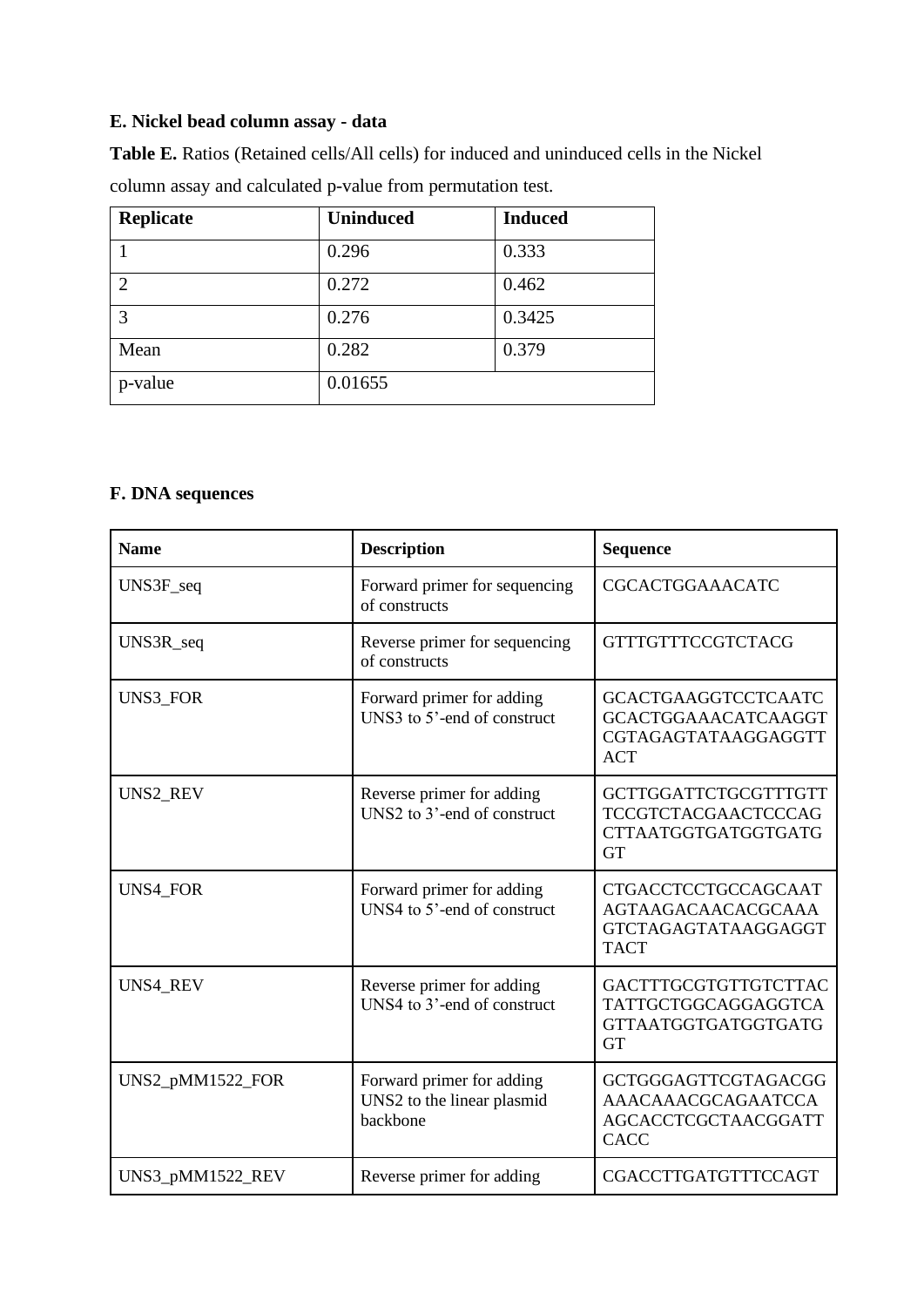|                        | UNS3 to the linear plasmid<br>backbone | <b>GCGATTGAGGACCTTCAGT</b><br><b>GCATTGAGTTAGTTTGTTT</b><br><b>ATC</b>                                                   |
|------------------------|----------------------------------------|--------------------------------------------------------------------------------------------------------------------------|
| SPlipA export tag      | Export tag sequence                    | ATGGCCAATCAACCGACGA<br>AATACCGCAAGTTTGTTGT<br>AGGAGCGGCGAGCGCGGC<br><b>CTTAGTGGCTTCAGCGGTC</b><br><b>GCGCCTGTCGCGTTT</b> |
| SPlipA linker sequence | Linker sequence                        | <b>GAATCAGTACATAAT</b>                                                                                                   |

# **G. Media**

# **2x AB3 (1 L)**

Autoclave for 15 minutes

- 3 g Beef Extract
- 3 g Yeast Extract
- 10 g peptone
- $\blacksquare$  1 g glucose
- $\blacksquare$  7 g NaCl
- $\blacksquare$  7.36 g K<sub>2</sub>HPO<sub>4</sub>
- $\blacksquare$  2.64 g KH<sub>2</sub>PO<sub>4</sub>

# **2x SMM**

pH adjust to pH 6.5 and filter sterilize

- 1 M Sucrose
- 40 mM maleic acid
- $\blacksquare$  40 mM MgCl<sub>2</sub>

# **PEG-P**

Autoclave for 15 minutes:

■ 40% PEG 6000 in 1x SMM

# **SMMP**

2 x AB3 and 2 x SMM; mixed 1:1

## **Solution A**

pH adjust to pH 7.3 and filter sterilize

- $\blacksquare$  602 mM
- 58 mM MOPS
- 30 mM NaOH

**Solution B** Autoclave 15 minutes